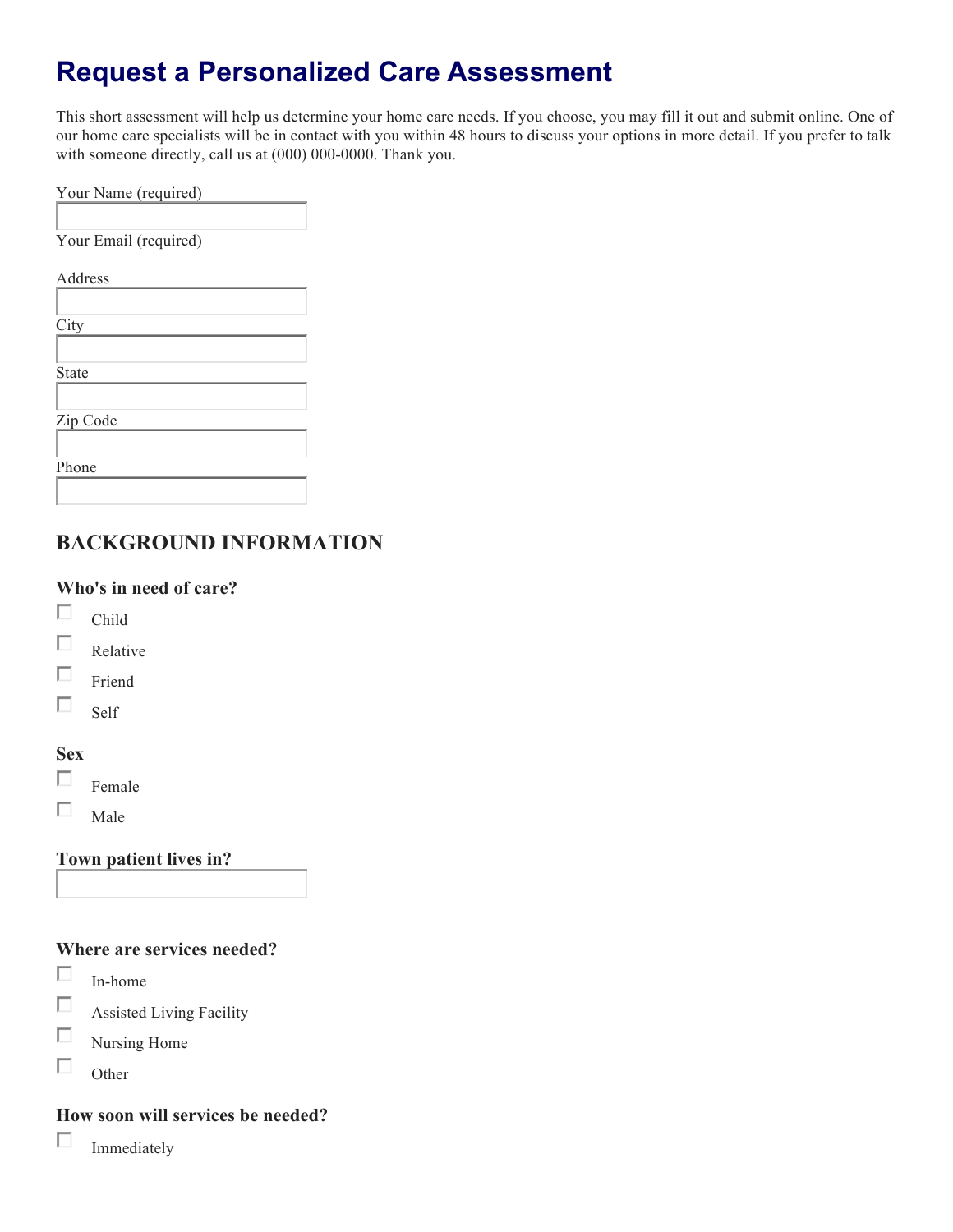- П Next Week
- П Next Month
- П Other

### **Are you the caregiver?**

- П Yes
- $\Box$ No

### **Do you need an assessment to establish home care needs and goals?**

- $\Box$ Yes
- П No
- П. Unsure

#### **Please check conditions**

- П Alzheimer's
- $\Box$ Dementia
- $\Box$ Pulmonary Lung Disease
- П Heart Disease
- П Cancer
- П Diabetes
- $\Box$ Parkinson's
- $\Box$ Neuromuscular Disorders
- $\Box$ Arthritis
- $\Box$ Hearing and/or Vision Impairment
- $\Box$ Stroke
- $\Box$ Brian Injury
- $\Box$ Mental Health and Psychiatric Disorders
- П Hospice/Palliative Care Support
- П Other

### **Please check daily living assistance needs**

- $\Box$ Dressing
- $\Box$ Grooming and Hygiene
- $\Box$ Bathing
- $\Box$ Toileting
- $\Box$ Mobility Assistance
- П Physical Therapy and Exercise
- $\Box$ Medication Reminders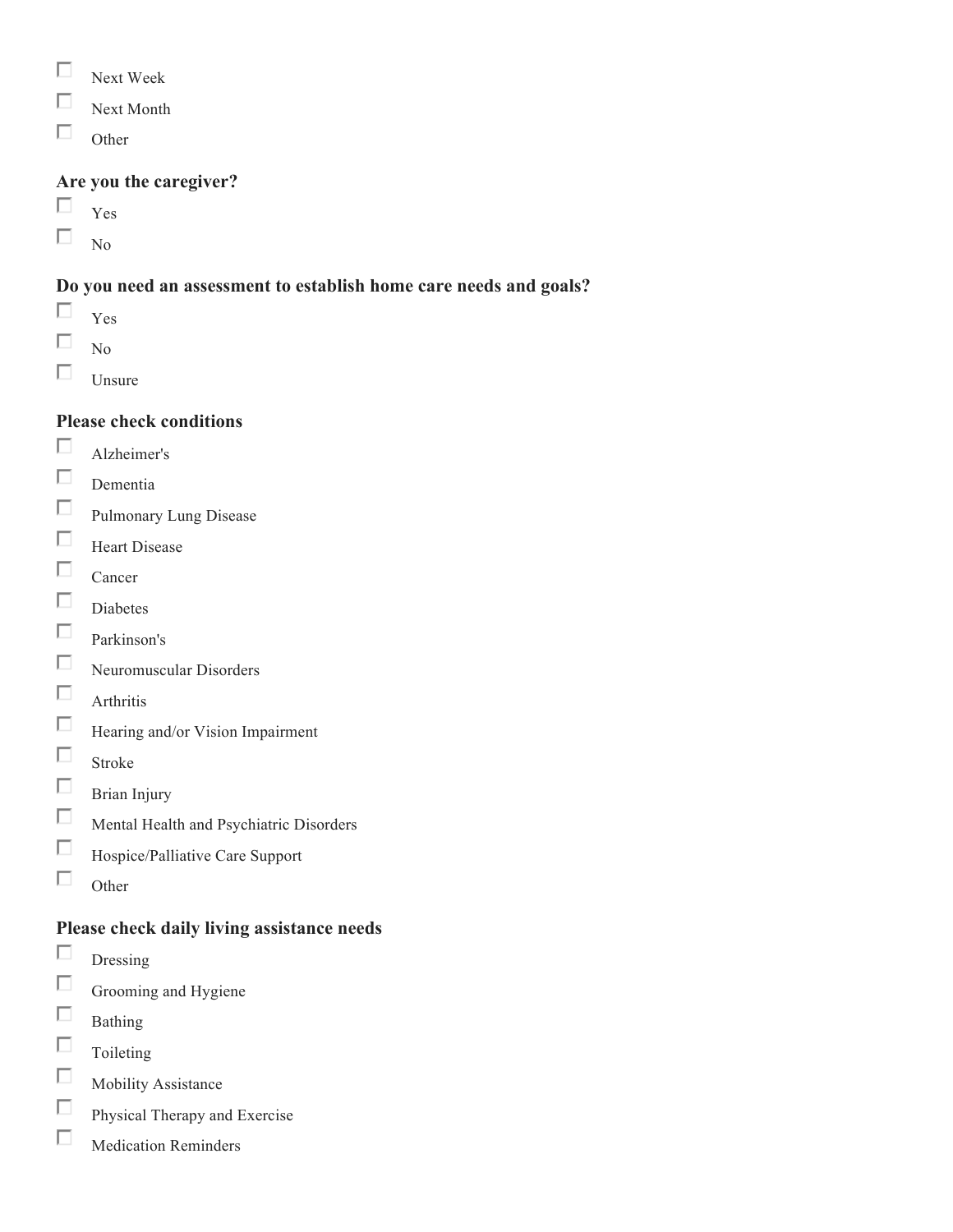| D | Homemaker/Household Services              |
|---|-------------------------------------------|
| г | Shopping and Errands                      |
| П | Companionship and Social Support          |
| п | Dietary Planning and Meal Preparation     |
| П | Home Safety Assessment                    |
| П | Vital Signs                               |
| г | Adult Day Care/Respite Care for Caregiver |
| п | 24/7 Home Care Services                   |
| п | Mental Health Home Care Services          |
|   | Other                                     |

# **Please check funding sources**

- $\Box$ Private Pay
- $\Box$ Long Term Insurance
- $\Box$ Eldercare Benefits
- $\Box$  VA Benefits
- $\Box$ Other
- Not Sure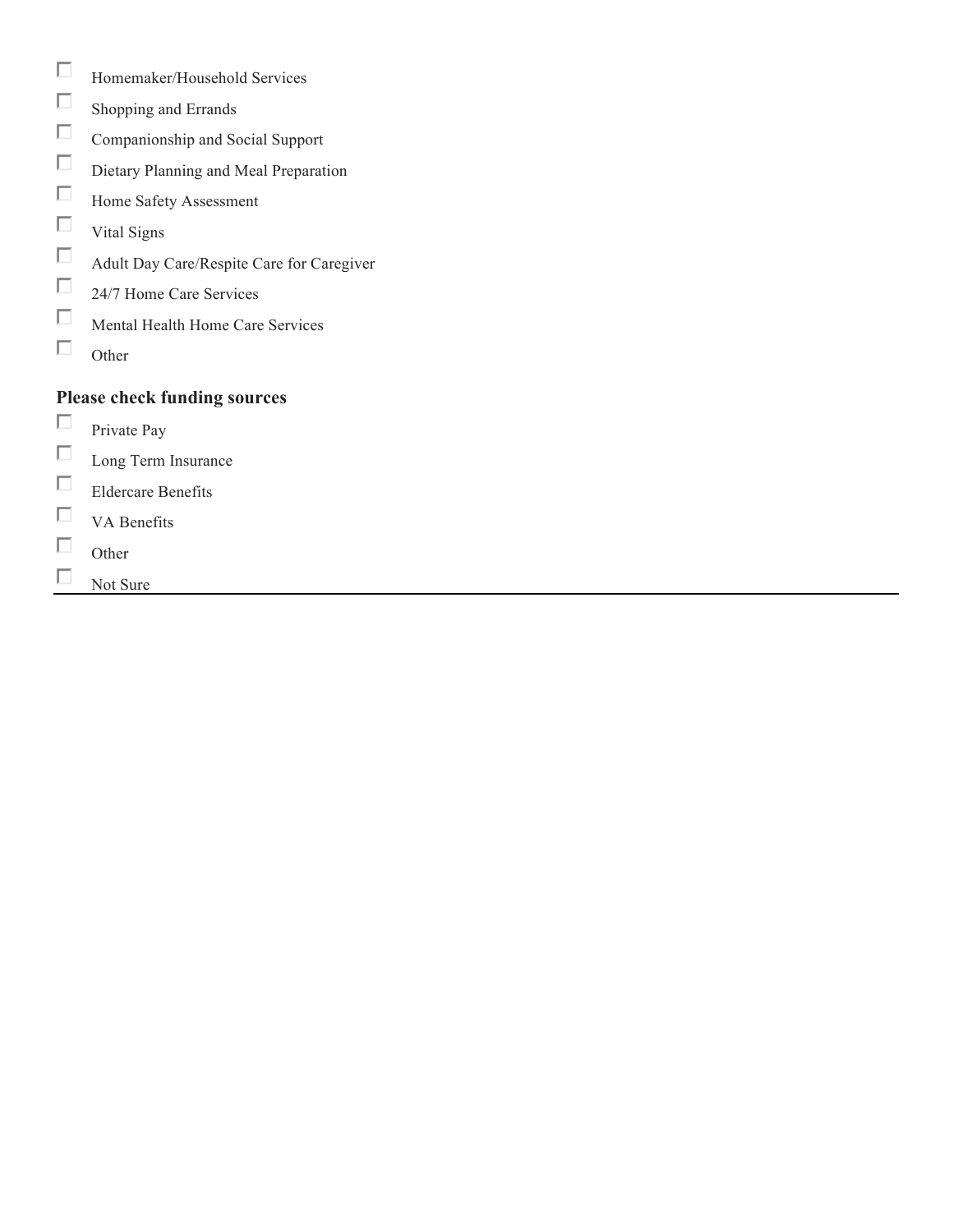# **Needs Assessment (Sample #2)**

If you are investigating home care options, try our interactive needs assessment tool to get an idea of the level of care you may need. Remember, every SYNERGY HomeCare care plan is customized to your exact needs after a complimentary in home assessment, so call SYNERGY HomeCare today.

**1) I need care for:**  $\sqrt{\frac{1 \text{ce4fce7-7f36-4c}}{1}}$ Me

- **2) We need help because he/she is:** Aging
- **3) People available to help locally:** (Check all that apply)

| Myself           |
|------------------|
| Family Member(s) |
| Friend(s)        |
| Case Worker(s)   |
| Volunteer(s)     |

П No one at this time

### **4) We will need Synergy HomeCare to help:**

- a. **Time of day:** In the morning
- b. **Number of days:** 3 or 4 days a week

f274b7e2-9ec3-44

- **5) Caregivers will need to assist with:** (Check all that apply)
- П Walking
- $\Box$ Getting up
- П Bathing
- П Dressing
- $\Box$ Making meals
- $\Box$ Feeding
- П Using the restroom
- $\Box$ Incontinence
- П **Transportation**
- П Running errands
- П Housekeeping
- П Companionship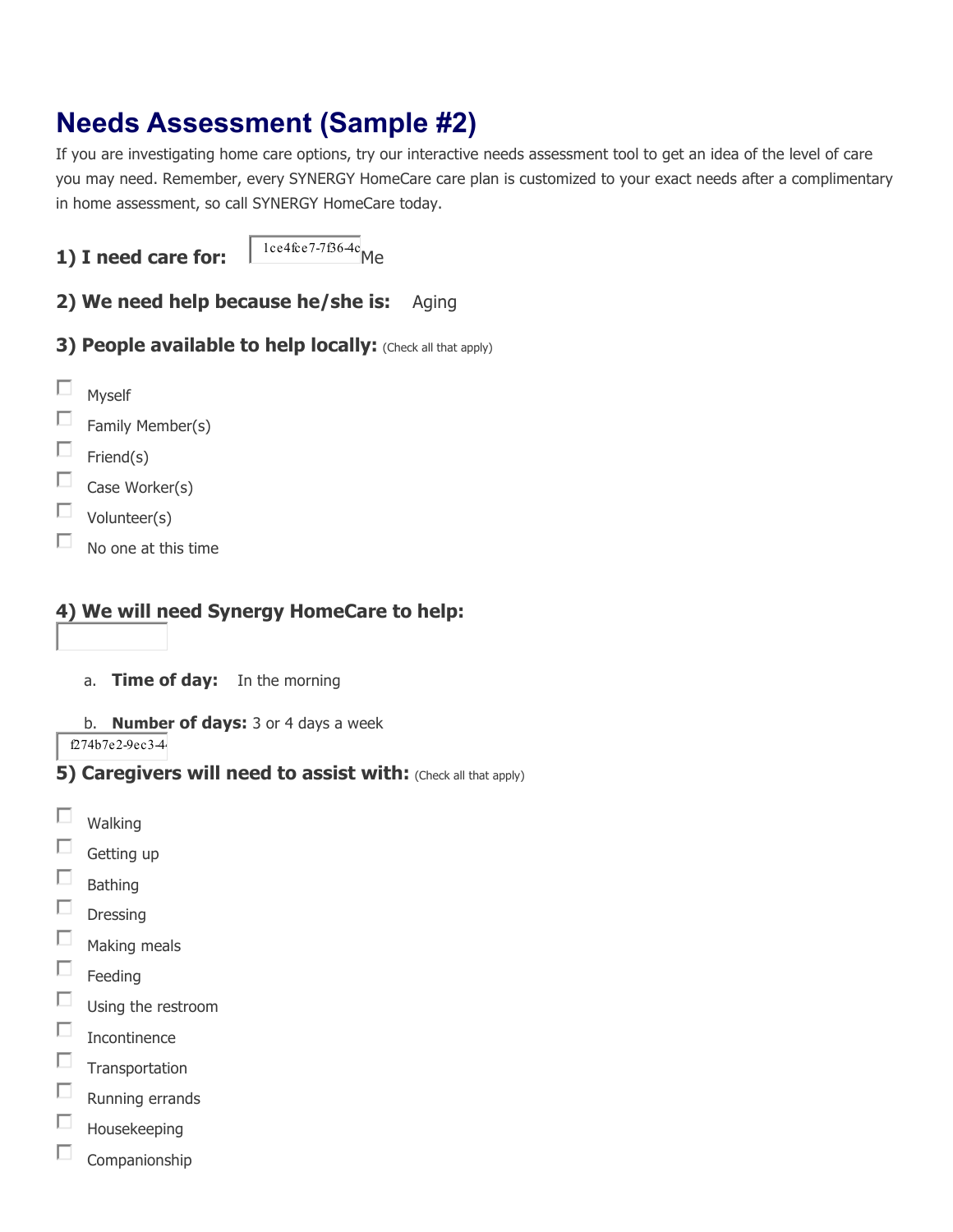

# **Needs Assessment (Sample #3)**

In many cases it may be obvious. Mom is forgetting to take her medications or cannot remember where they are. Dad is repeating himself or losing his balance and falling. For many, those times are the trigger for additional care, whether hired assistance in the home or considering a move to a retirement facility.

Evaluate the need requirement below, then recommendations will be provided below.

### **Dressing**

- Unable, requires total assistance
- $\heartsuit$  Requires help with all items
- $\heartsuit$  Requires help with shoelaces, zippers, belt
- $\degree$  Able to perform, but clothes must be arranged
- Dresses Independently

### **Bathing and Toileting**

- $\heartsuit$  Unable, requires total assistance
- $\degree$  Requires assistance with undressing
- $\heartsuit$  Able to perform with minimal help
- $\heartsuit$  Able to perform with supervision and occasional help
- Baths and toilets independently

## **Control(Continence) of Bladder and Bowels**

- Total lack of bowel or bladder control
- $\overline{\mathbb{C}}$  Frequent Accidents
- Occasional accidents requiring assistance
- Occasional Incontinence, but properly cares for self
- Total control of bladder and bowels

## **Eating and Nutrition**

- Requires feeding
- Eats better when fed, losing weight
- Eats only about half of meals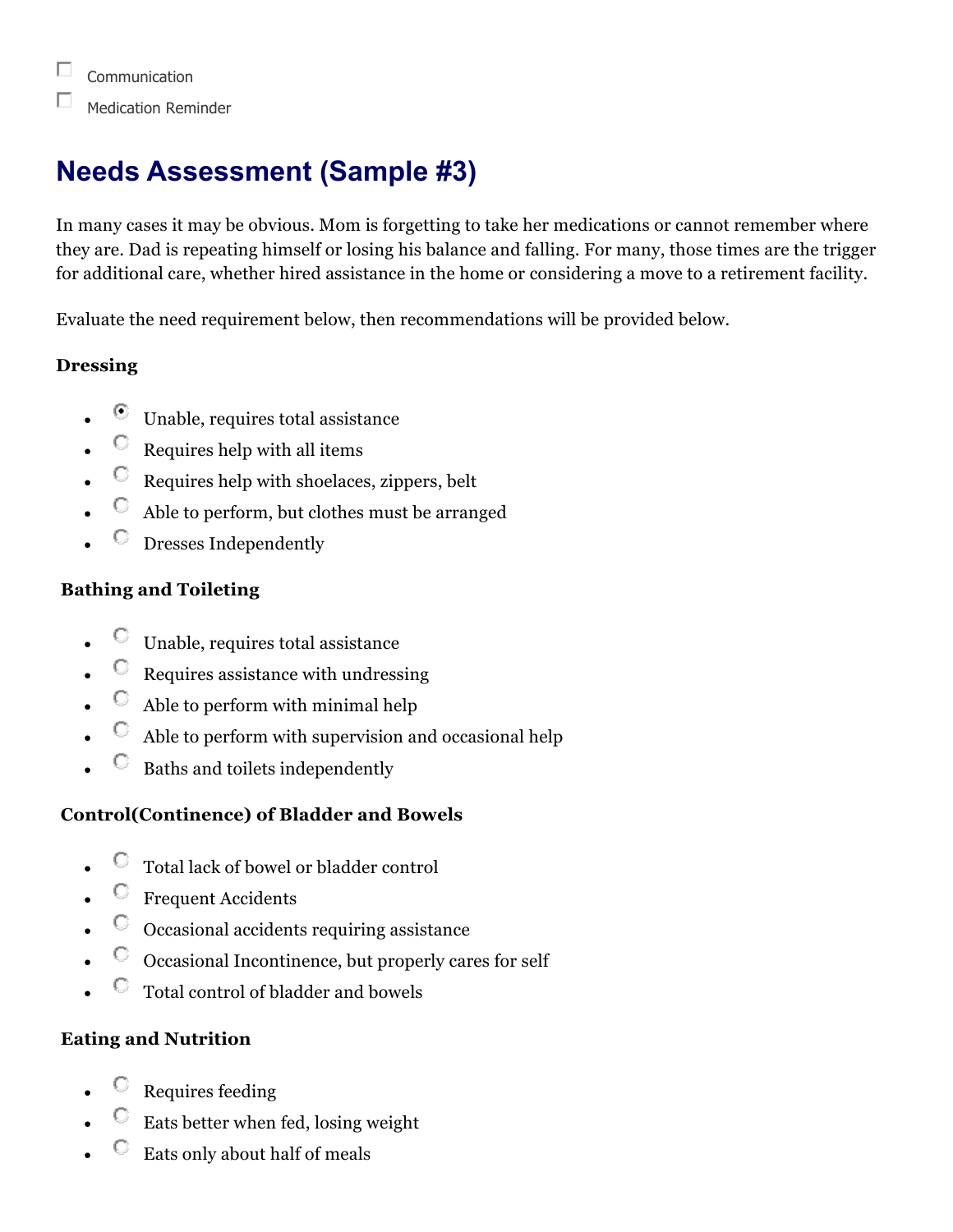- Eats less than usual, but adequate
- Eating well, good nutritional status

# **Meal Preparation**

- Unable to prepare or obtain meals
- $\degree$  Requires delivery or assistance with preparation
- $\degree$  Can assist, but needs main meals prepared daily
- $\degree$  Can prepare meals if food is obtained
- Obtains groceries and prepares meals independently

# **Household Chores**

- $\heartsuit$  Unable to perform basic cleaning and up keeping
- $\heartsuit$  Regularly requires help with most house keeping
- $\heartsuit$  Regularly requires help with some house keeping
- $\heartsuit$  Requires only intermittent housekeeping
- $\heartsuit$  Performs household chores independently

# **Medications**

- $\heartsuit$  Unable to identify or self administer
- $\heartsuit$  Regularly requires reminders
- $\degree$  Occasionally requires reminders
- Takes medications on schedule if pre-arranged
- Properly arranges and takes medications independently

# **Walking**

- Unsteady balance, prone to falls
- $\heartsuit$  Unable to move from bed to chair without help
- $\heartsuit$  Wheelchair dependent, requires assistance
- $\heartsuit$  Uses walking aid without assistance
- $\heartsuit$  Walks Independently without assist device

# **Mental Status**

- Confused and disoriented to place, time
- Poor judgment of risk, safety, not necessarily confused